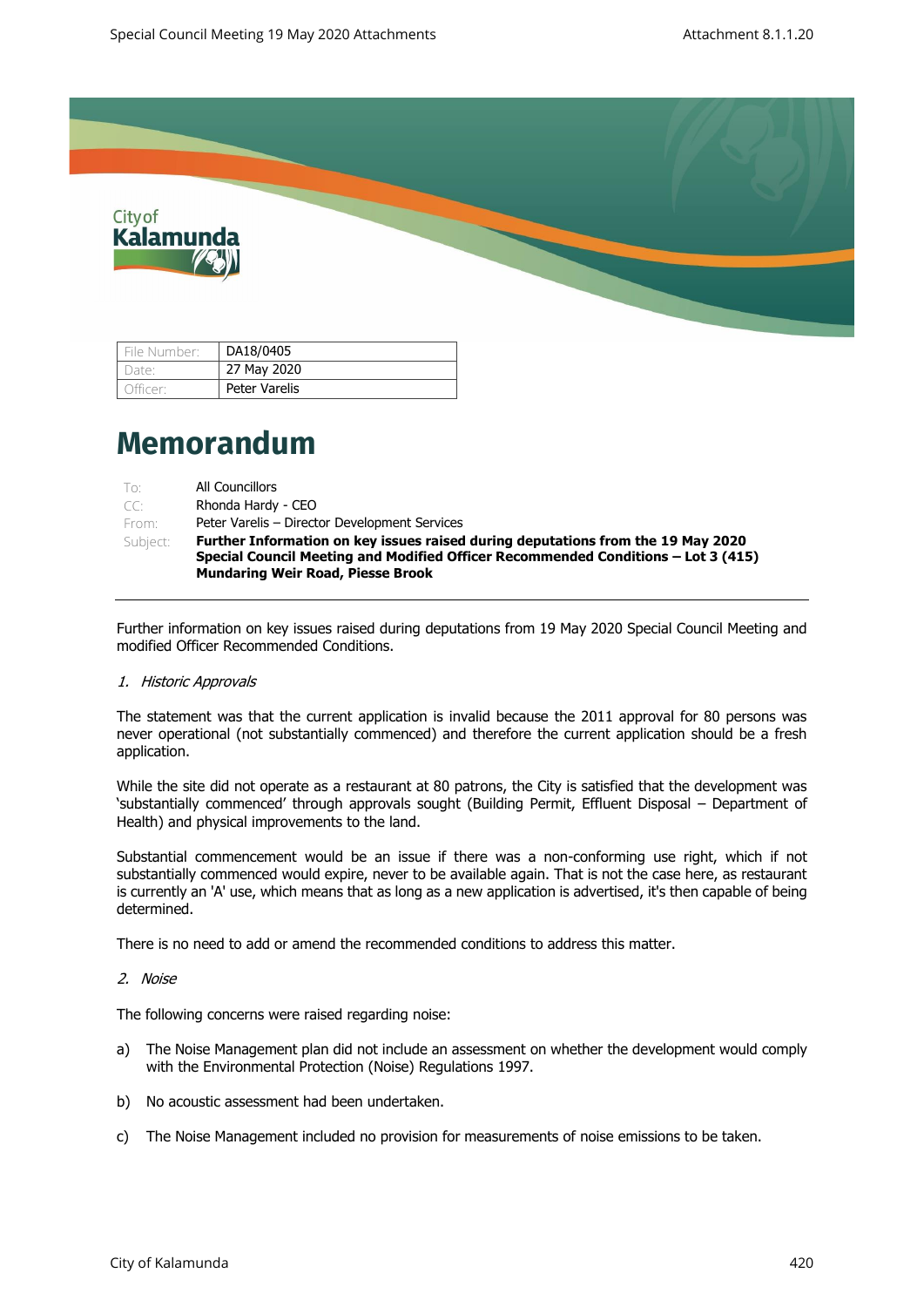Restaurants have the potential to make noise, with the typical noise sources being patron movements to and from the premises, music and plant and equipment. With the relatively large setback distances between residential properties and this development, it is unlikely that plant and equipment create noise issues for nearby residents. The best means for controlling music and patron noise is generally management rather than an engineering solution and this is why the original condition requiring a Noise Management Plan to the City's satisfaction be submitted (noting that the submitted plan was not yet to the City's satisfaction).

The City acknowledges the concerns raised in deputations and submission and accepts that additional certainty regarding potential noise emissions and subsequent compliance of the development is a fair expectation. The City in response to points (a) and (b) above has rephrased condition (n) as follows:

Prior to occupation of the restaurant, the landowner must submit a noise impact assessment, completed by a suitably qualified consultant, to the satisfaction of the City of Kalamunda, to determine the proposals ability to comply with the Environmental Protection (Noise) Regulations 1997. Where such an assessment finds the proposal fails to meet the legislative limits, the proponent must submit an amended noise management plan for approval of the City of Kalamunda prior to occupation of the restaurant, addressing how the legislative requirements will be met. Once approved the noise management plan must be implemented for the duration of the development.

In regard to point (c) the City can confirm that for the noise management plan to be approved by the City it will need to include provisions for the measurement of noise emissions.

## 3. Bushfire Related Restaurant Closures

The City acknowledges that bushfire risk is a genuine concern for the existing surrounding residents, as well as for visitors to the subject site in the event of a bushfire.

One deputation recommended complete closure of the restaurant on 'Extreme' fire rating days, as well as closure if a bushfire is within certain proximity of the site.

The City accepts that these are measures which were applied to a recent JDAP application on Union Road for a proposed restaurant and chalets. Those measures were subject to significant technical consideration through the State Administrative Tribunal Appeal process (mediation) and were applied through a detailed Bushfire Management Plan.

While the current application provided a Bushfire Attack Level assessment and a Bushfire Management Statement, a Bushfire Management Plan (BMP) was not required to be submitted. However, it would be reasonable for a BMP to be requested, with a specific note that it must include provisions to close the restaurant on certain 'fire risk' days, and when a fire is within a certain proximity – with the exact 'fire risk' level and fire proximity distance to be finalised through the preparation of a Bushfire Management Plan. It would not be appropriate to pick a 'fire risk' rating, or distance, without a detailed report and analysis to justify it.

In this context, the City recommends the following additional condition:

A Bushfire Management Plan must be prepared by a suitable qualified Bushfire Consultant to the satisfaction of the City of Kalamunda prior to occupation of the Restaurant and must be implemented for the duration of the development. The Bushfire Management Plan must determine appropriate provisions to close on days where the 'fire risk rating' poses an evacuation risk, and when a bushfire is too close to the site.

## 4. Emergency Evacuation – Road Access

The Emergency Evacuation Plan proposes that evacuees will be able to exit the subject site northbound along Mundaring Weir Road, and travel west along Fern Road and Hummerston Road.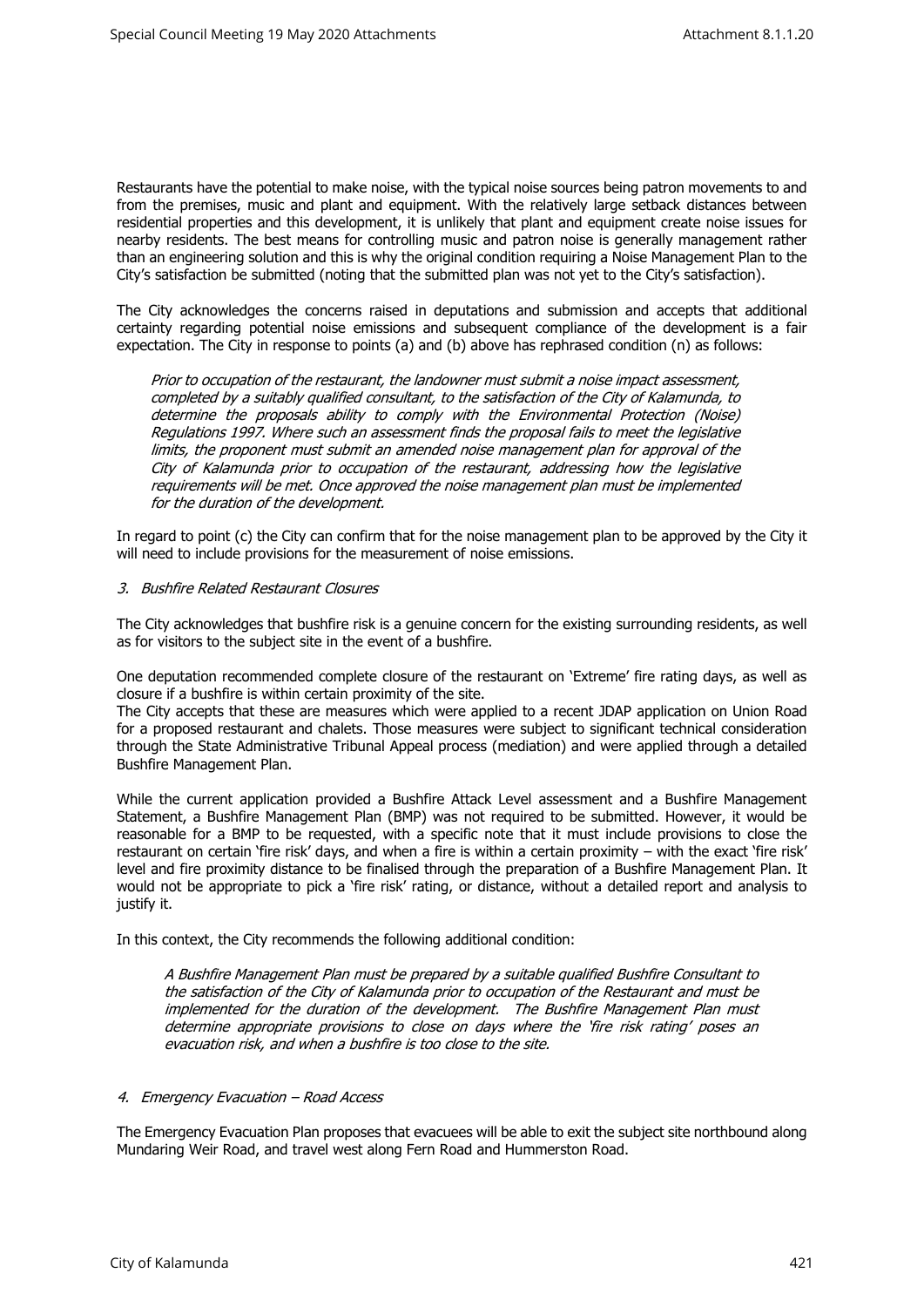It was put to Council that the abovementioned route would not be available, as Hummerston Road is blocked. It is correct that during a normal day the eastern gravel section of Hummerston Road is not available to vehicles as it is locked with a chain. However, in the event of a bushfire, the chain blocking vehicle access would be unlocked to allow vehicles to use it. There are existing arrangement already in place in this regard.

Photos of eastern gate and narrowest section of access road.



# 5. Patron Numbers

The deputations raised concern with the number of 480 patrons (including staff) per day, generally on the basis that it would have an amenity impact – particularly if the 480 patrons (including staff) were attending the site at the same time, as opposed to being evenly spread out across the day.

From a technical perspective, the applicant has demonstrated that the site is capable of accommodating 480 patrons (including staff) per day, even if they all turn up at the same time, so the City is not able to justify a condition restricting the number of patrons to less than 480 (including staff).

If Council is concerned about the impact of 480 patrons (including staff) attending the site at the same time, the phrasing of condition (a) can be modified to limit the site to a maximum of 480 patrons (including staff) per day, but with an additional restriction that at any one time, a maximum number of XXX (less than 480) patrons can attend the site. This would limit a booking of the restaurant to XXX (less than 480) people.

The City notes that by adding an 'at any one time' patron limit could help reduce the amenity impacts of the restaurant, but it also could impact the viability of the restaurant – and as a result may attract an appeal to the State Administrative Tribunal.

Please note that XXX (less than 480) patrons is an example only, and it would open to Council to consider an appropriate number.

### 6. Location of spring where carpark stormwater will flow from the subject site, to the adjoining 81 Aldersyde Road.

The City inspected the dam on 81 Aldersyde Road.

There were no signs of water recharging the dam, nor were there other indicators of a spring such as a difference in vegetation types.

It appears that the original purpose of the dam was to capture water from two overland flow channels either side of a large granite outcrop.

# 7. Ongoing water quality testing.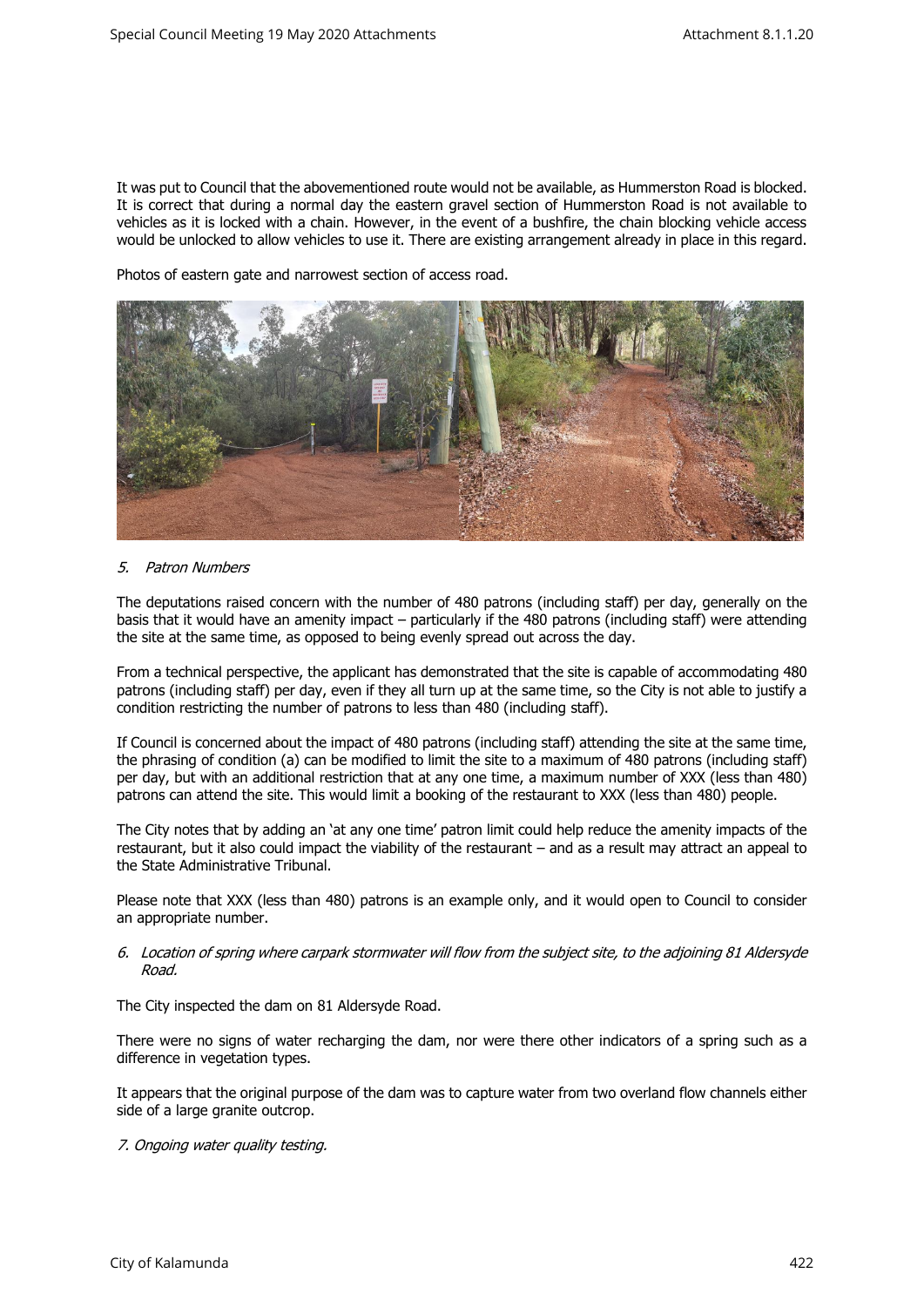The City noted comments regarding the regularity of water testing, and it appeared that more detail was desired in conditions of approval.

To provide for a more regular testing interval, the City recommends amending Condition (j) to increase the rate of testing to monthly water testing from July to November and to ensure independence in the testing. Notwithstanding the recommended monthly testing between July to November, the City can request or undertake higher intervals of testing, should an event or issue occur with the system.

To provide greater confidence that the creeks will not be impacted by the Biomax system, more detail is recommended to be added to Condition (i) regarding quarterly water samples from the 'pump out' chamber of the system being tested and having an acceptable composition.

# **Summary**

### City Recommended Modified Conditions

(n) – Updated

Prior to occupation of the restaurant, the landowner must submit a noise impact assessment, completed by a suitably qualified consultant, to the satisfaction of the City of Kalamunda, to determine the proposals ability to comply with the Environmental Protection (Noise) Regulations 1997. Where such an assessment finds the proposal fails to meet the legislative limits the proponent must submit an amended noise management plan for approval of the City of Kalamunda prior to occupation of the restaurant, addressing how the legislative requirements will be met. Once approved the noise management plan must be implemented for the duration of the development.

(j) – Updated

Prior to occupation, a Nutrient Management Plan must be submitted, including a water quality monitoring schedule, to the satisfaction of the City of Kalamunda on the advice of the Department of Water and Environmental Regulation. The implementation of the water quality monitoring schedule is to be undertaken independently and is to occur at least monthly from July to November when both Hackett's Gully and Piesse Brook are flowing to ensure that water quality and water runoff is not being impacted by the disposal of wastewater.

## (i) - Updated

An On-Site Effluent Disposal System Construction Plan to the satisfaction of the City of Kalamunda on the advice of the Western Australian Department of Health is to be submitted prior to the commencement of works of the on-site effluent disposal system. This plan, upon approval, is to be implemented and maintained in its entirety. The plan is to include the following:

- i) 600mm free draining soil under the irrigation area, granite outcrops are to be avoided;
- ii) Details of how and when the Secondary Infiltrative Area is to be used;
- iii) A contour plan with concept staging prepared by the installer to ensure that terracing is implemented in accordance with the Code of Practice for the Design, Manufacture, Installation and Operation of ATU's Serving Single Dwellings to ensure even and sequential distribution of the wastewater in the Primary Irrigation Area;
- iv) Irrigation areas are to be designed such that wastewater will drain South and West, away from the nearby ephemeral creek, Hackett's Gully;
- v) Bunding or an impermeable barrier is to be installed to prevent wastewater from the irrigation area and Aerobic Treatment Unit travelling toward Hackett's Gully;
- vi) A suitably sized grease trap is to be installed and maintained such that grease is prevented from entering into the Aerobic Treatment Unit;